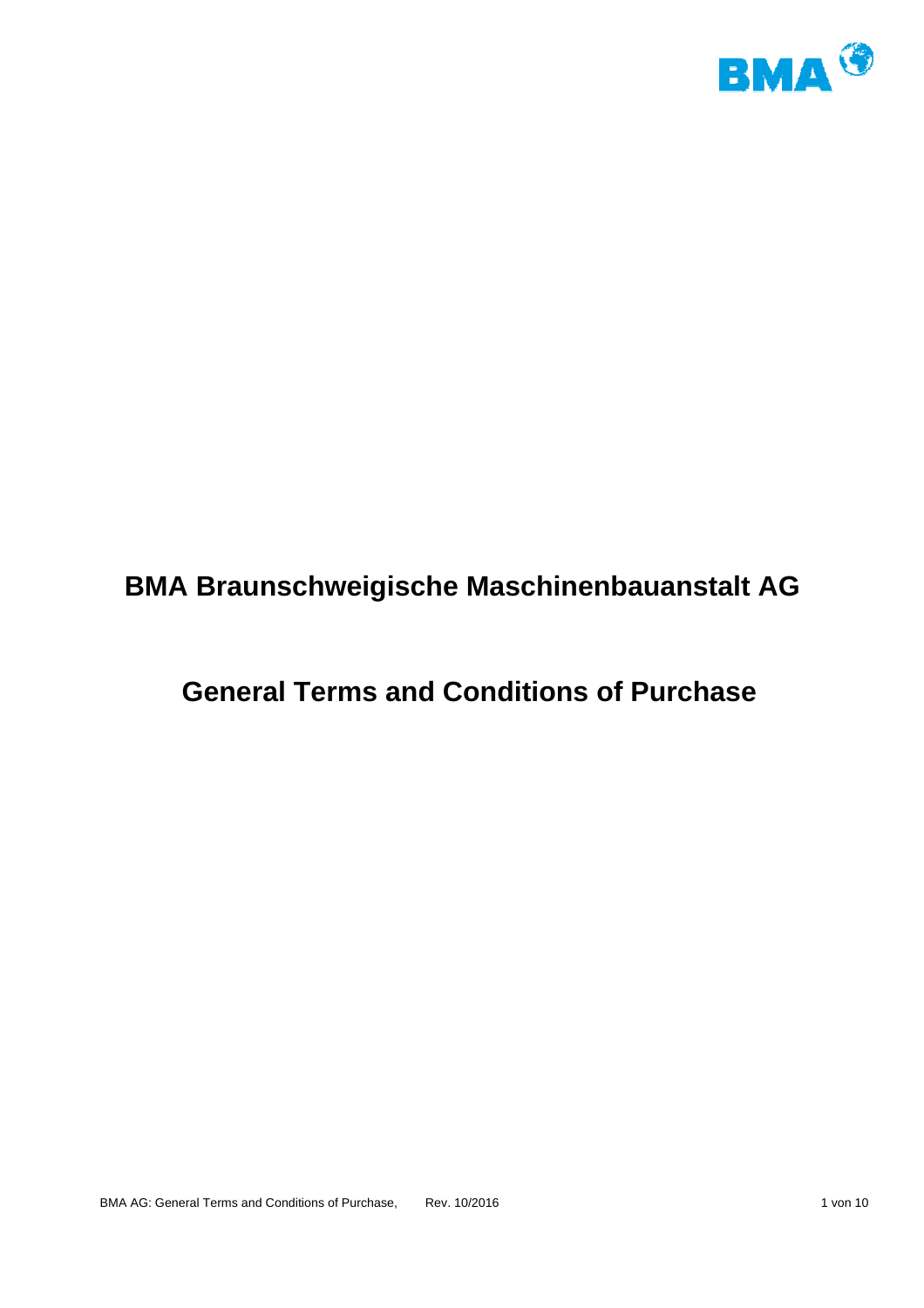

## **1. Decisive conditions**

1.1. For all orders that BMA Braunschweigische Maschinenbauanstalt AG places with a supplier, the following BMA Braunschweigische Maschinenbauanstalt AG (hereinafter "BMA AG") General Terms and Conditions of Purchase shall apply exclusively. The supplier's own general terms and conditions or other deviating conditions shall only be valid if BMA AG has explicitly acknowledged these in writing.

1.2. BMA AG's General Terms and Conditions of Purchase shall also apply in the event that BMA AG accepts the supplier's delivery without reservation in knowledge of the supplier's terms and conditions that oppose or deviate from BMA AG's General Terms and Conditions of Purchase. BMA AG hereby explicitly discounts any references or notes from the supplier regarding the validity of their general terms and conditions.

1.3. As soon as these General Terms and Conditions of Purchase have formed the basis of a business transaction concluded with the supplier, they shall also apply, under exclusion of deviating conditions of the supplier, to all future deliveries and services from the supplier to BMA AG, insofar as BMA AG does not use other general terms and conditions as a basis for these or something different is explicitly agreed between the contracting parties.

#### **2. Orders**

2.1. Orders from BMA AG shall only be valid if they are made in writing. A signature on orders from BMA AG is not required. Text format is allowed if BMA AG's order has been made via fax, e-mail or any electronic data transmission system.

2.2. Even after the order has been confirmed by the supplier, BMA AG may demand reasonable changes to the delivery items in terms of construction and implementation.

2.3. The supplier is not permitted to transfer its contractual rights or obligations to a third party without BMA AG's explicit written consent. The procurement by the supplier of a large part of or an entire delivery or service from a third party shall also require BMA AG's explicit written consent. A breach of the above conditions shall justify BMA AG's withdrawal from the contract without the supplier being able to derive any claims from this.

2.4 The supplier is not permitted to use its order with BMA AG's for advertising purposes.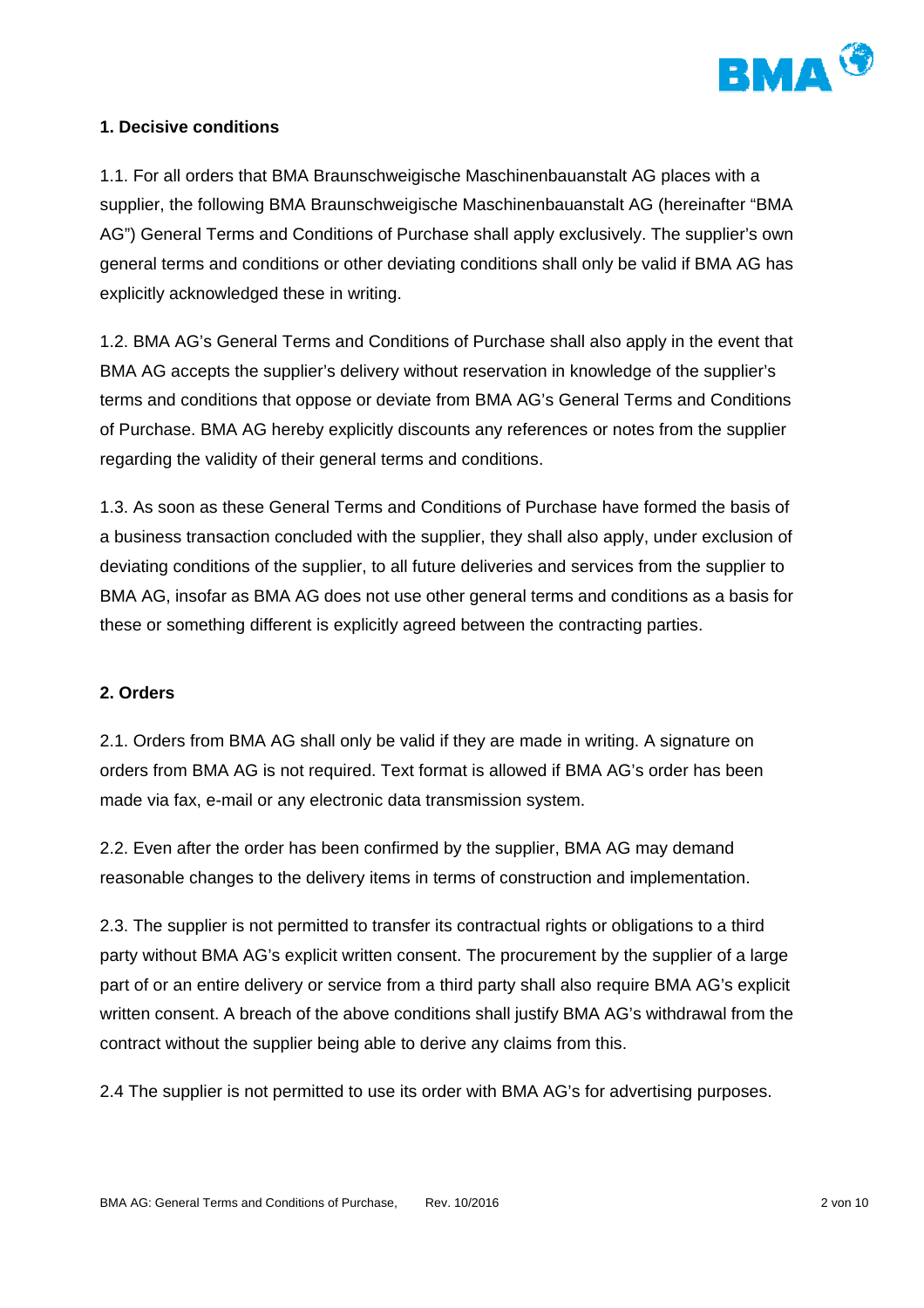

## **3. Prices, invoice, payment**

3.1. The price specified in BMA AG's order shall be binding. In the absence of a deviating agreement, the price shall include "free house" delivery, including packaging.

3.2. The invoice must be sent immediately after the delivery by e-mail to invoices@bma-de.com . It must contain the date, order number and supplier number. If these requirements are not met, the invoice shall be deemed as not having been issued.

3.3. Payment shall be made after receipt of goods as per the contract and upon receipt of the proper invoice in accordance with the date of payment stated in BMA AG's order.

3.4. The supplier does not have the right to assign any claims it is entitled to from its supplier relationship with BMA AG or have these collected by a third party without BMA AG's written consent.

3.5. The receipt of the delivered goods and/or the payment for these by BMA AG does not represent an acknowledgement and is made under reservation of checking the invoice, as well as asserting claims for defects and/or claims for damages.

#### **4. Delivery dates, delayed delivery**

4.1. The delivery dates stated in BMA's order are binding. For adherence to the delivery deadline, the receipt of the goods at the place of receipt or use named by BMA shall be decisive.

4.2. BMA AG is not obliged to take receipt of early deliveries or partial deliveries that have not been agreed.

4.3. The supplier undertakes to promptly inform BMA in writing if circumstances arise or become discernible to it which means that it will not be possible to comply with the agreed deadline. In the event of a delayed delivery, the supplier undertakes to deliver the products in the fastest possible way at its own expense, insofar as BMA AG has fulfilled the contract.

4.4. If the delivery is delayed, BMA AG may demand 0.5% of the order value of the delayed delivery items for every commenced week of delay as a contract penalty, but no more than 5% of the order value in total.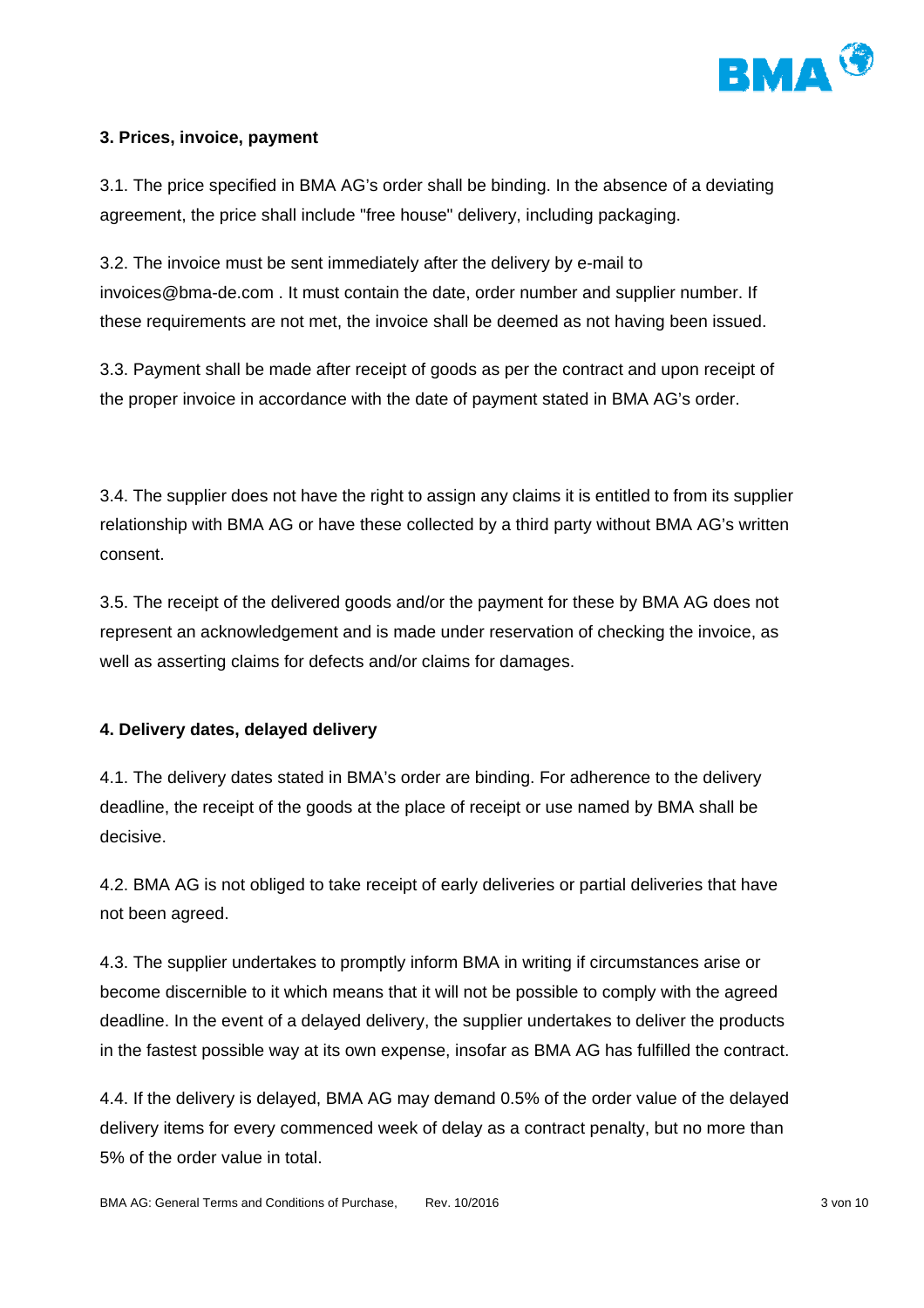

# **5. Force majeure**

5.1. Force majeure events which despite reasonable care could not be avoided shall release the contracting parties from their contractual obligations for the duration of the disruption and to the extent of its effect.

5.2. In such an event, the contracting parties undertake to immediately inform each other and to adjust their obligations to the altered circumstances in good faith.

5.3. If the impediment lasts longer than two months, each contracting party reserves the right to withdraw from the contract with respect to the unfulfilled parts of the contract.

# **6. Shipping, transfer of risk**

6.1. If nothing else has been stipulated, the delivery shall be DAP (DAP in accordance with Incoterms 2010) to the destination named by BMA AG.

6.2. The supplier undertakes to attach the corresponding delivery notes to the deliveries. The delivery note must include BMA AG's order number, supplier number and item number of the order, as well as the BMA AG parts number.

# **7. Quality and documentation**

7.1. For its deliveries the supplier must comply with the accepted rules of engineering, safety regulations and the agreed technical data. If the supplier has received drawings, templates or other requirements from BMA AG, it shall comply with these in as far as the execution of the order and the characteristics of the delivery item are concerned. Amendments to the delivery item shall require prior explicit consent from BMA AG in writing. If the supplier delivers production material to BMA AG, the following conditions shall also apply, if in the individual case nothing else has been requested in writing by BMA AG or has been agreed with the supplier.

BMA AG: General Terms and Conditions of Purchase. Rev. 10/2016 **According to the Conditioner According to the Conditions** 4 von 10 7.2. To ensure the quality of its products supplied to BMA AG, the supplier undertakes to establish, use and maintain an effective quality management system (QM system) in accordance with DIN EN ISO 9000 et seqq., for which it shall be responsible. The supplier may implement an alternative system instead of this; this must, however, meet at least all of the quality management content requirements of the QM system mentioned above.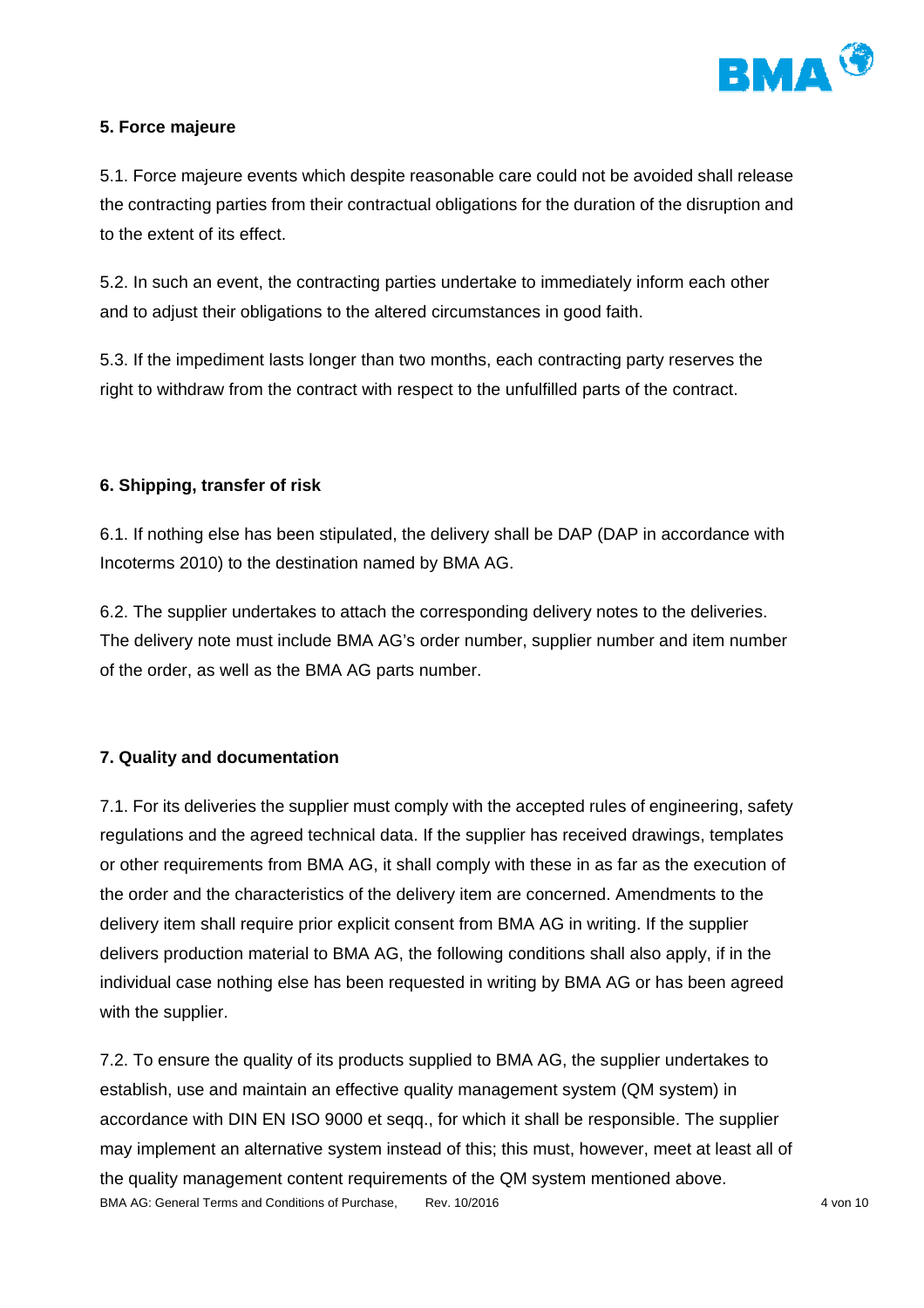

7.3. For parts specifically identified in the technical documents or by separate agreement, the supplier shall keep special records regarding when, by which method and by whom the delivery items relating to the document-specific characteristics were checked and what the results of the requested quality tests were. The testing documents shall be stored in accordance with legal requirements and shall be given to BMA AG as required. The supplier shall obligate pre-suppliers to the same extent in the framework of what is legally possible.

#### **8. Dangerous substances and preparations**

8.1. For goods and materials as well as procedures which due to laws, regulations, other conditions or due to their composition and effect on the environment require special treatment in terms of transport, packaging, labelling, storage, handling, production and disposal, the supplier shall respect the legal regulations.

8.2. The supplier shall in this case provide the necessary paperwork and documents to BMA AG before confirming the order. In particular, any dangerous substances and water hazardous substances shall only be delivered to BMA AG after submitting an EC safety data sheet and approval by BMA AG. If the requirements change in the course of the supplier relationship, the supplier shall immediately provide BMA AG with the corresponding paperwork and documents for the amended requirements.

8.3. BMA AG reserves the right to return dangerous substances and water hazardous substances which were prepared for testing purposes to the supplier at no cost.

8.4. The supplier shall be liable for all damages arising from non-compliance with the existing legal regulations.

#### **9. Packaging**

9.1. The requirements in BMA AG's Dispatch and Packaging Guidelines shall be complied with.

9.2. The supplier shall take back used, empty packaging free of charge. Should this not be possible, then the supplier shall bear the corresponding disposal costs.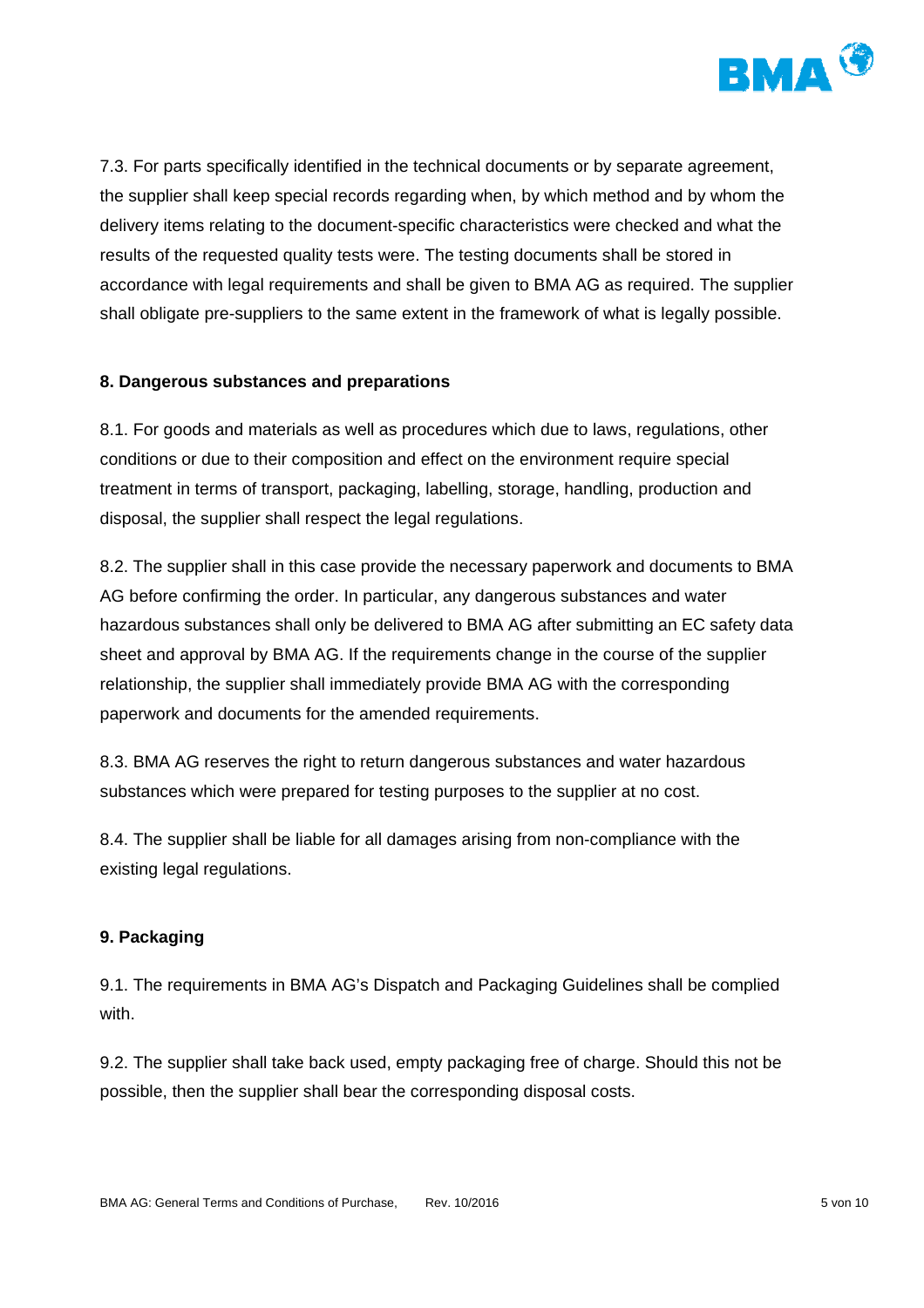

#### **10. Claims for defects/guarantee**

10.1. In the event of a defective delivery, the statutory provisions shall apply, unless otherwise stated in the following terms and conditions.

10.2. Upon receipt of the goods delivered by the supplier, BMA AG shall check only that these correspond to the type and quantity of goods and for directly visible external transport damage. BMA AG shall report any defects identified in this check to the supplier within 14 days of the delivery. BMA AG shall notify the supplier of any defects which are only identified by BMA AG during the processing or intended use of the delivered goods within 14 days of identifying the defect. The Supplier waives in respect of this its right under Section 377 Handelsgesetzbuch [German Commercial Code] (HGB) to object on the grounds of late notification of defects.

10.3. In the event of a defective delivery, BMA AG may in addition to the standard statutory claims for defects also demand at its discretion a replacement delivery or remedy of faults free of charge. In both cases, the supplier shall bear all resultant costs. In the case of a replacement delivery, the supplier shall take the defective part back at its own expense.

10.4. If the supplier's replacement or remedy of faults is delayed, BMA AG may, after the setting of a grace period and without threat of declining delivery, purchase the defective parts from a third party or have the fault remedied by a third party. In both cases, the supplier shall bear all resultant costs. In urgent cases, BMA AG shall be entitled to these rights after prior discussion with the supplier, even if the supplier is not delayed.

10.5. If through the delivery of defective parts any additional costs should arise for BMA AG from inspecting warehouse stock, recalls, assembly and disassembly costs, return costs and additional transport costs, the supplier shall be obliged to compensate BMA AG.

10.6. The limitation period for claims for defects shall be 24 months from the time the goods are delivered at the places of receipt or use stipulated by BMA AG, if nothing else has been stipulated.

#### **11. Product liability, manufacturer liability**

11.1. If a claim is filed against BMA AG for manufacturer liability or for a breach of official safety regulations according to domestic or international law due to the defectiveness of a product made by or introduced into circulation by BMA AG, the supplier undertakes to free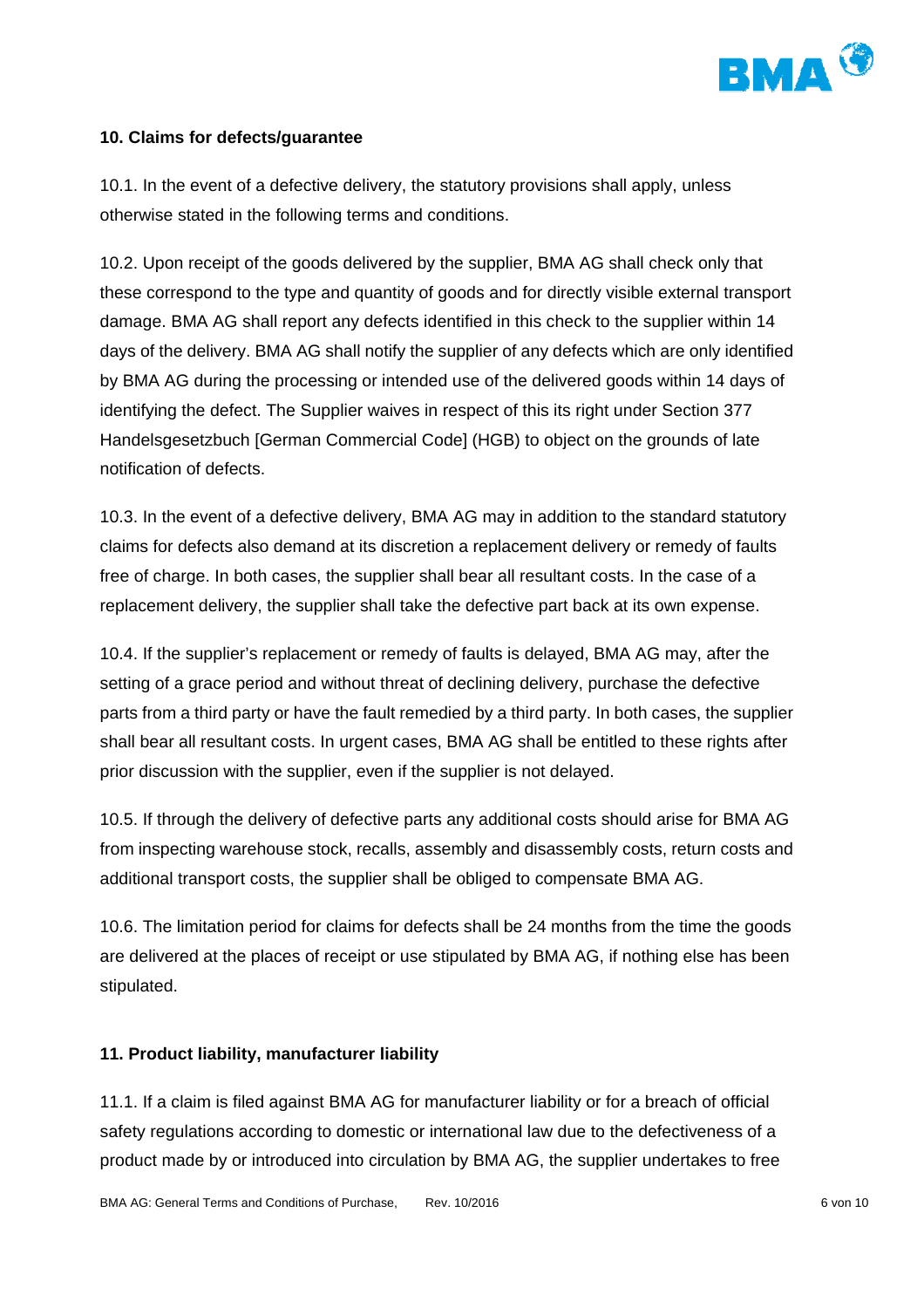

BMA AG at its first request from all claims or compensate for damages, if the defectiveness of BMA AG's product can be traced to a defect in the goods delivered by the supplier.

This shall also include costs arising from BMA AG's legal assistance or otherwise connected with defending product liability claims.

11.2. In product liability cases in accordance with Section 11.1, the supplier shall within the scope of what is reasonable provide BMA AG with all the necessary information and support in order to defend the claims.

11.3. If due to the defectiveness of goods delivered by the supplier, BMA AG is obliged to carry out a product recall or such a recall is necessary due to risk to human health or life, the supplier shall be obliged to assume the resultant costs.

11.4. The supplier undertakes to conclude sufficient product liability insurance to cover product liability risks, including product recall risks. At BMA AG's request, it shall immediately provide evidence of the conclusion of such insurance.

#### **12. Property rights**

12.1. The supplier guarantees that all deliveries shall be free from third-party copyrights and that no third-party copyrights shall be infringed by the delivery and contractual use of the delivery items by BMA AG and its customers. This shall also apply to property rights that have been published abroad. The supplier shall indemnify BMA AG and its customers from claims of third parties for any infringement of property rights and shall bear all costs incurred by BMA AG in relation to this. In the event of property rights infringements, BMA AG also reserves the right at its discretion to approve the use of infringed property rights by the authorised person at the supplier's expense.

#### **13. Retention of title, production materials**

13.1. BMA AG does not recognise any extended retention of title in whatever form for the supplier.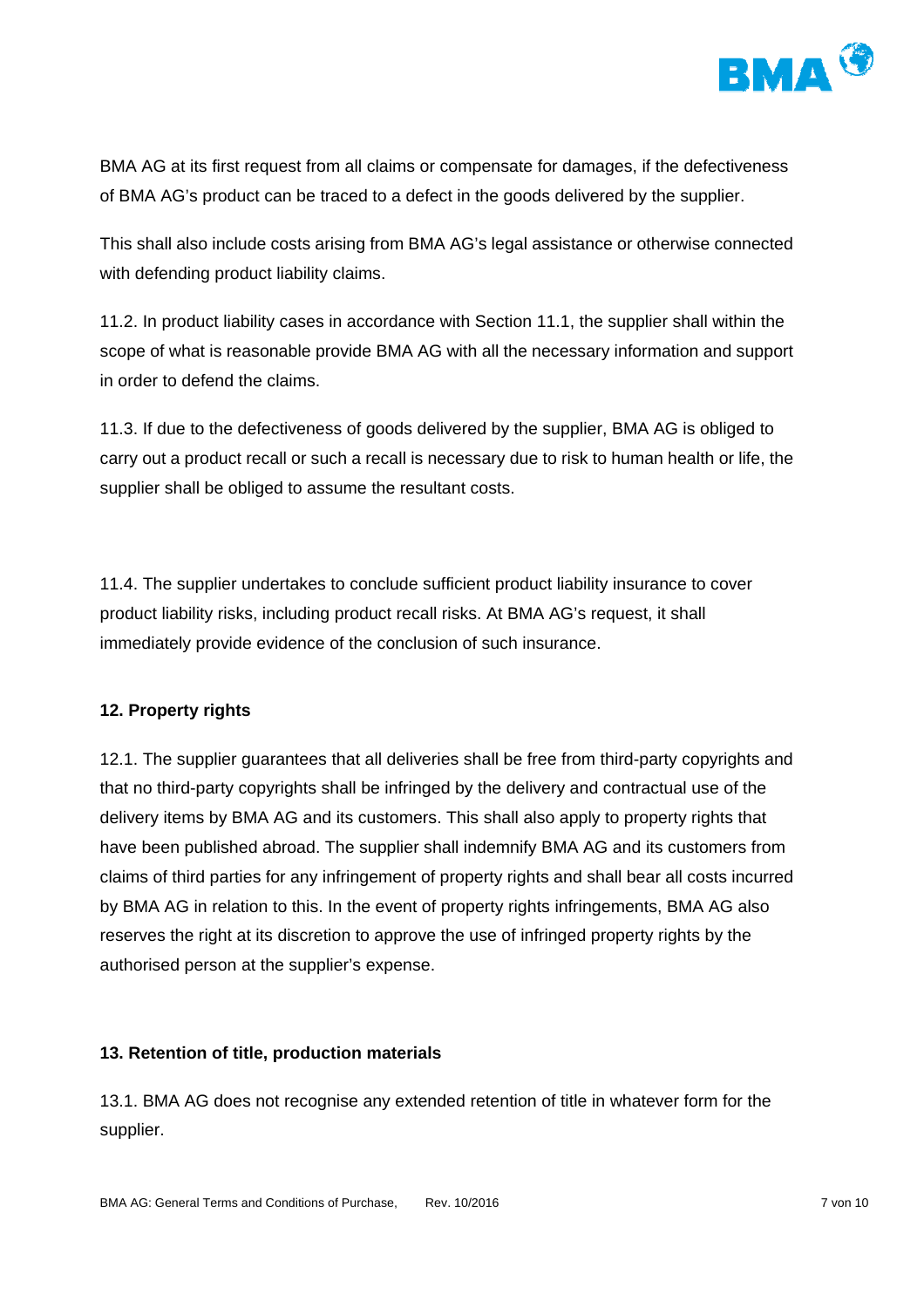

13.2. Any production and testing materials (in particular, parts, raw materials or tools, etc.) as well as documents, templates, models, data, etc. given to the supplier by BMA AG shall remain the property of BMA AG. The supplier undertakes to affix a note of BMA AG's ownership to production and testing materials provided by BMA AG and to insure these at their replacement value against fire, water and theft at its own expense. The supplier shall provide evidence of the existence of the relevant insurance to BMA AG. If necessary, the supplier shall carry out the maintenance required at intervals at its own expense. It shall report any damage or faults to BMA AG immediately.

13.3. Processing, upgrading or incorporation by the supplier of production and testing materials provided by BMA AG shall be done on behalf of BMA AG. If the processing, conversion or incorporation leads to an inseparable mixing of BMA AG's items and those of the supplier or a third party, BMA AG shall acquire joint-ownership of the newly resulting item in the ratio of the value of its items to the new item. If the processing, conversion or incorporation is made in such a way that its items are deemed an essential component of the supplier's main item, it is agreed that the supplier shall grant BMA AG co-ownership of the main item in the ratio of the value of its items to the new item. In both cases, the supplier shall keep BMA AG's co-ownership safe for BMA AG.

13.4. The supplier shall use the production and testing materials, documents, templates, models, data, etc. given to the supplier by BMA AG exclusively for the for production of the goods ordered by BMA AG. These must be handed back to BMA AG immediately without charge at any time upon corresponding request. If the supplier has co-ownership of the production and testing materials, the goods shall be handed over gradually against payment of the suppliers' co-ownership share of the goods.

13.5 The supplier may only exercise a right of retention if the underlying claim has been acknowledged in writing by BMA AG or has been legally established.

#### **14. Confidentiality**

14.1. The supplier undertakes to treat all orders from BMA AG and all business and technical details connected with these and other information as BMA AG's trade secrets and keep them strictly confidential. These may only be disclosed to third parties with BMA AG's prior express written consent.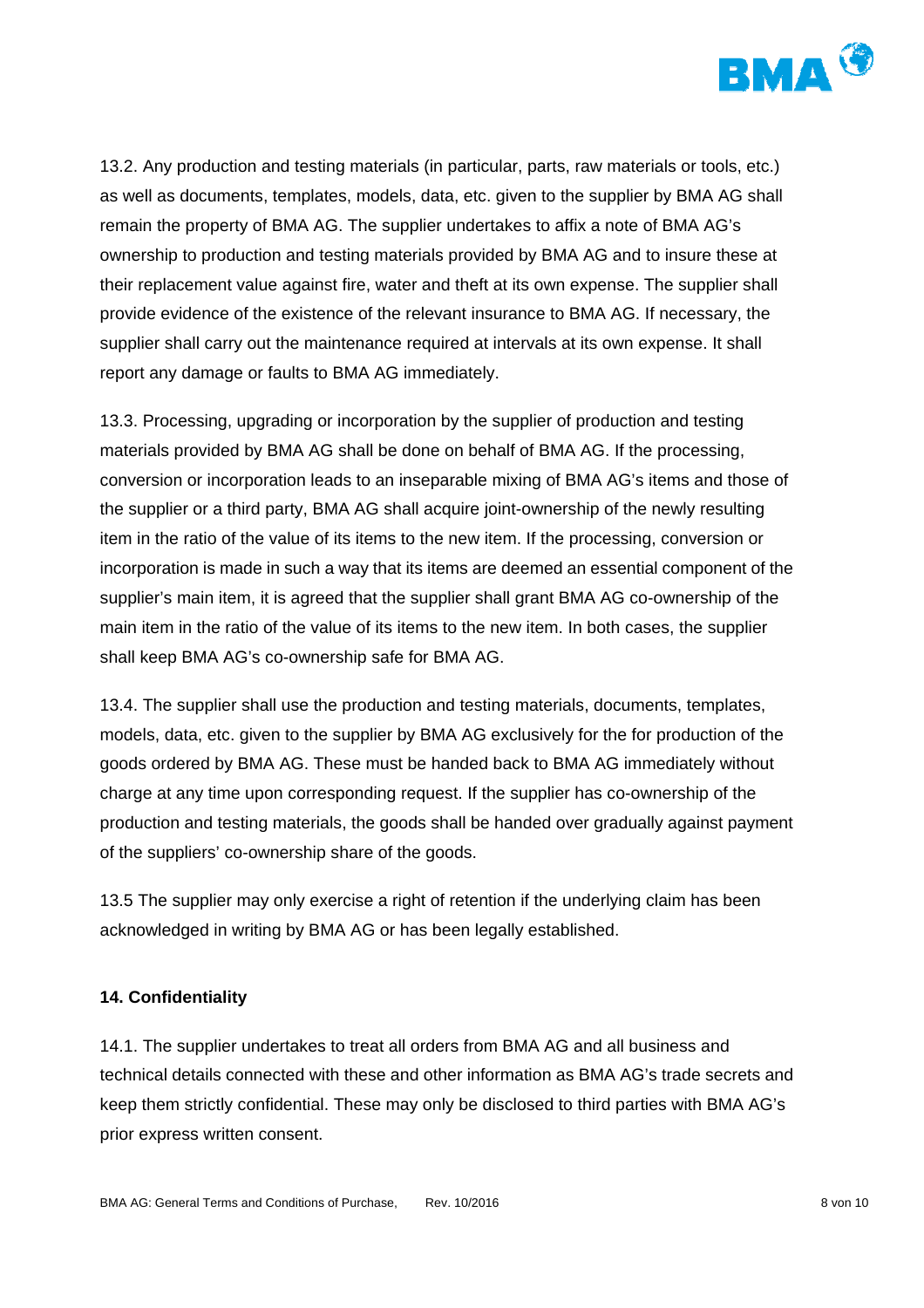

14.2. The supplier undertakes to obligate sub-suppliers to confidentiality to the same extent. The supplier shall be permitted to use the confidential information of BMA AG that it becomes aware of only for the purpose for which it was intended.

14.3. The obligation to confidentiality shall exist beyond the end of the supplier relationship. After the supplier relationship has ended, the supplier undertakes to return all trade secrets received that have been incorporated into or stored on electronic media back to BMA AG. Any trade secrets belonging to BMA AG must be removed from the supplier's data processing systems; copies of these, in whatever format, must be destroyed in such a way that a reconstruction is impossible.

## **15. Preferential processing**

The supplier shall confirm through a "Supplier declaration according to Regulation 2015/2447 (EU)" that the goods have been manufactured in the EU and correspond to the rules on the definition of the concept "originating products" which apply for the trade of goods on preferential terms. Production in other countries shall require BMA AG's explicit and written consent and must be identified properly and in compliance with the relevant legal regulations. The supplier declaration may be provided as a long-term declaration, no longer than for the time period according to the Regulation, or as an individual declaration for each invoice. The supplier undertakes, if necessary, to provide evidence of the accuracy of its supplier declaration by providing an information sheet and by compensating BMA AG for any damages which have resulted from an inaccurate supplier declaration.

#### **16. Place of performance, applicable law, place of jurisdiction**

The place of performance for the supplier's obligations shall be the place of receipt or use designated by BMA AG. The place of performance for BMA AG's payment obligations shall be BMA AG's registered office.

# **17. Gesetzlicher Mindestlohn [German statutory minimum wage] (MiLoG), Arbeitnehmerentsendegesetz [German law on posting workers] (AentG), Prohibition of illegal labour**

17.1 The supplier undertakes to ensure that workers employed by it or its subcontractors in